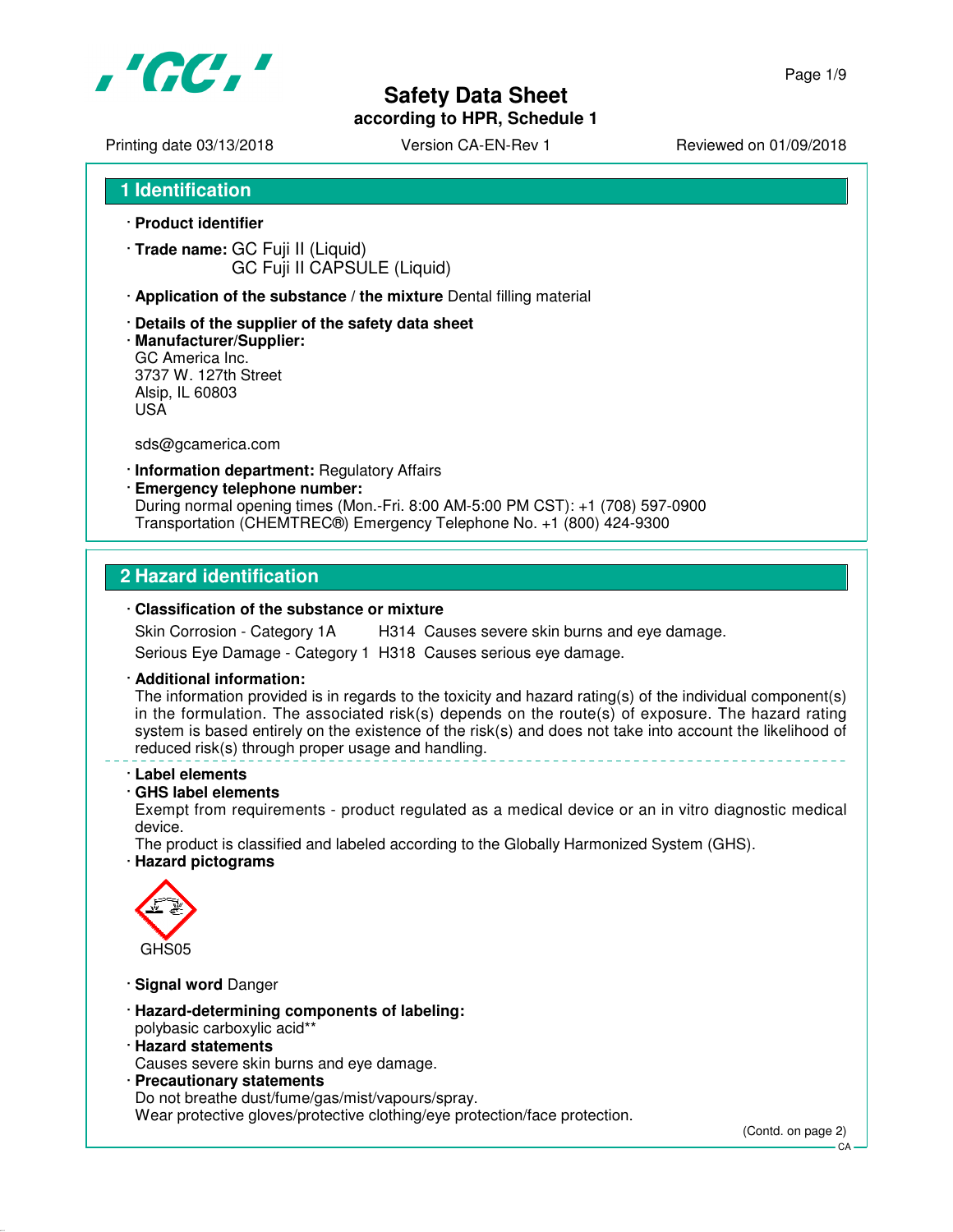Printing date 03/13/2018 **Version CA-EN-Rev 1** Reviewed on 01/09/2018

# **Trade name:** GC Fuji II (Liquid) GC Fuji II CAPSULE (Liquid)

(Contd. of page 1)

IF ON SKIN (or hair): Take off immediately all contaminated clothing. Rinse skin with water [or shower]. IF IN EYES: Rinse cautiously with water for several minutes. Remove contact lenses, if present and easy to do. Continue rinsing.

Immediately call a poison center/doctor.

Specific treatment (see on this label). Store locked up.

Dispose of contents/container in accordance with local/regional/national/international regulations.

· **Classification system:**

· **NFPA ratings (scale 0 - 4)**

0  $\overline{0}$  $Health = 2$  $Fire = 0$  $Reactivity = 0$ 

· **HMIS-ratings (scale 0 - 4)**

| <b>HEALTH</b> | $\sqrt{2}$ Health = 2                    |
|---------------|------------------------------------------|
| <b>FIRE</b>   | $\blacksquare$ o $\blacksquare$ Fire = 0 |
|               | REACTIVITY 0 Reactivity = 0              |

2

## **3 Composition/Information on ingredients**

· **Chemical characterization: Mixtures**

· **Description:** Mixture of the substances listed below with nonhazardous additions.

· **Dangerous components:**

polybasic carboxylic acid\*\* 7 - 13% w/w

#### · **Additional information:**

If a substance is marked with \*\*, then substance is a trade secret. This is allowed under OSHA's Hazard Communication Standard (HCS) as a trade secret and under GHS as Confidential Business Information (CBI).

## **4 First aid measures**

#### · **Description of first aid measures**

· **General information:**

Immediately remove any clothing soiled by the product. If symptoms persist consult doctor.

#### · **After inhalation:**

Supply fresh air; consult doctor in case of complaints.

In case of unconsciousness place patient stably in side position for transportation.

· **After skin contact:**

Immediately wash with water and soap and rinse thoroughly. Seek medical treatment.

#### · **After eye contact:** Protect unharmed eye.

Rinse opened eye for several minutes under running water.

- Call a doctor immediately.
- · **After swallowing:** Rinse out mouth and then drink plenty of water.

(Contd. on page 3)

 $CA$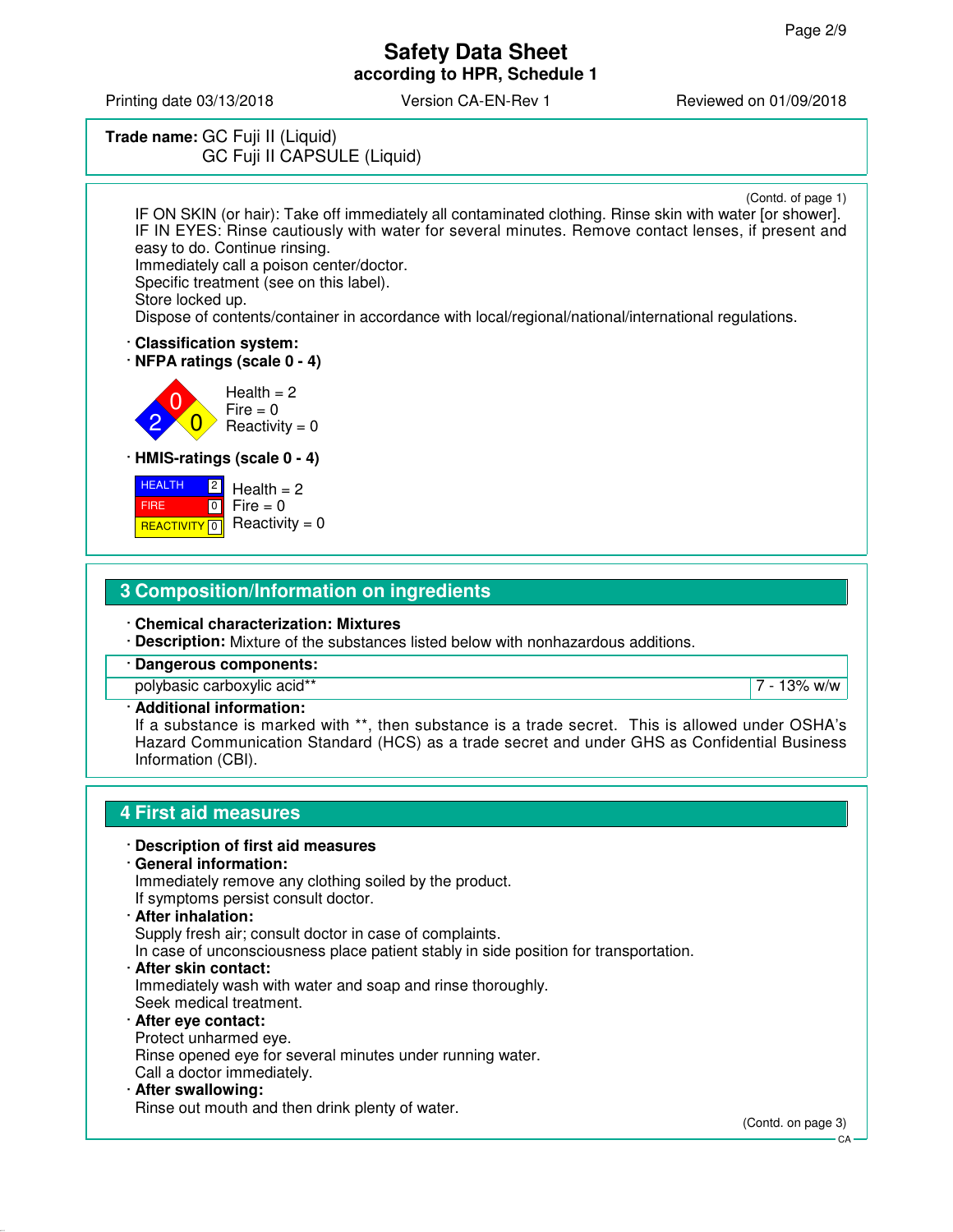(Contd. of page 2)

# **Safety Data Sheet according to HPR, Schedule 1**

Printing date 03/13/2018 Version CA-EN-Rev 1 Reviewed on 01/09/2018

# **Trade name:** GC Fuji II (Liquid) GC Fuji II CAPSULE (Liquid)

If symptoms persist consult doctor.

- · **Information for doctor:**
- · **Most important symptoms and effects, both acute and delayed** No further relevant information available.
- · **Indication of any immediate medical attention and special treatment needed** No further relevant information available.

## **5 Firefighting measures**

- · **Extinguishing media**
- · **Suitable extinguishing agents:** CO2, extinguishing powder or water spray. Fight larger fires with water spray or alcohol resistant foam. Use fire fighting measures that suit the environment.
- · **For safety reasons unsuitable extinguishing agents:** Water with full jet
- · **Special hazards arising from the substance or mixture**

Formation of toxic gases is possible during heating or in case of fire.

- · **Advice for firefighters**
- · **Protective equipment:** Wear self-contained respiratory protective device.
- · **Additional information**

Dispose of fire debris and contaminated fire fighting water in accordance with official regulations.

## **6 Accidental release measures**

- · **Personal precautions, protective equipment and emergency procedures** Remove persons from danger area. Avoid contact with the eyes and skin. Wear protective clothing. · **Environmental precautions:** Do not allow product to reach sewage system or any water course.
- Do not allow to penetrate the ground/soil. · **Methods and material for containment and cleaning up:** Use neutralizing agent. Absorb liquid components with liquid-binding material. Dispose of the collected material according to regulations.
- **Reference to other sections** See Section 7 for information on safe handling. See Section 8 for information on personal protection equipment. See Section 13 for disposal information.

## **7 Handling and storage**

- · **Handling:**
- · **Precautions for safe handling** Observe instructions for use. Ensure good ventilation/exhaustion at the workplace.
- Prevent formation of aerosols.

Avoid contact with the eyes and skin.

· **Information about protection against explosions and fires:** No special measures required.

(Contd. on page 4)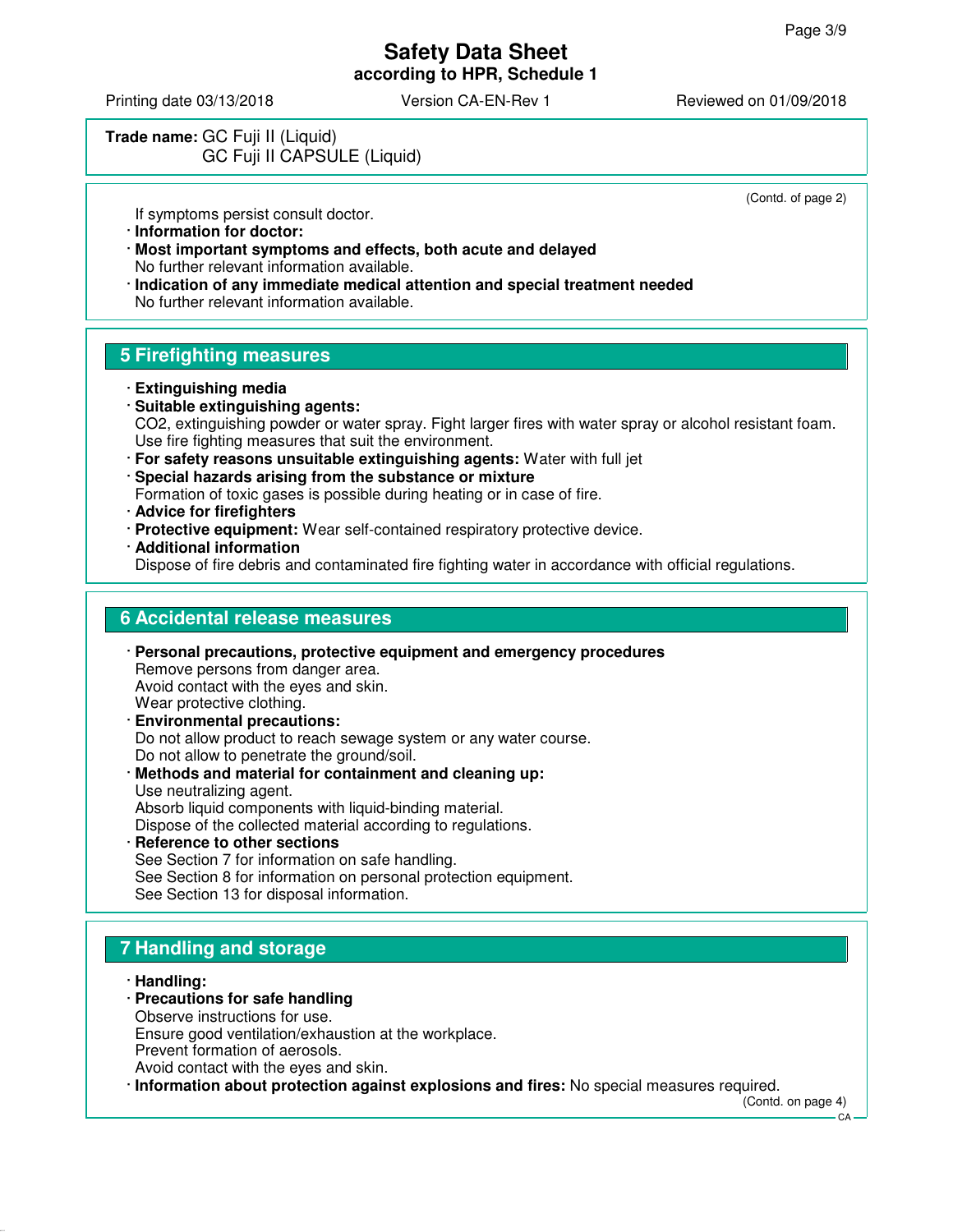Printing date 03/13/2018 **Version CA-EN-Rev 1** Reviewed on 01/09/2018

# **Trade name:** GC Fuji II (Liquid) GC Fuji II CAPSULE (Liquid)

(Contd. of page 3)

- · **Conditions for safe storage, including any incompatibilities**
- · **Storage:**
- · **Requirements to be met by storerooms and receptacles:** Store only in unopened original receptacles.
- · **Information about storage in one common storage facility:** Store away from foodstuffs.
- · **Further information about storage conditions:** Observe instructions for use / storage. Keep receptacle tightly sealed.
- · **Specific end use(s)** No further relevant information available.

### **8 Exposure controls/ Personal protection**

· **Additional information about design of technical systems:** No further data; see item 7.

- · **Control parameters**
- · **Components with limit values that require monitoring at the workplace:**

The product does not contain any relevant quantities of materials with critical values that have to be monitored at the workplace.

- · **Additional information:** The lists that were valid during the creation were used as basis.
- · **Exposure controls**
- · **Personal protective equipment:**
- · **General protective and hygienic measures:**
- The usual precautionary measures for handling chemicals should be followed.
- Avoid contact with the eyes and skin.

Wash hands before breaks and at the end of work.

Keep away from foodstuffs, beverages and feed.

Immediately remove all soiled and contaminated clothing.

· **Breathing equipment:**



Suitable respiratory protective device recommended.

· **Protection of hands:**



Protective gloves

· **Material of gloves**

The selection of the suitable gloves does not only depend on the material, but also on further marks of quality and varies from manufacturer to manufacturer. As the product is a preparation of several substances, the resistance of the glove material can not be calculated in advance and has therefore to be checked prior to the application.

- · **Penetration time of glove material** The exact break through time has to be found out by the manufacturer of the protective gloves and has to be observed.
- · **Eye protection:** Safety glasses

(Contd. on page 5)

CA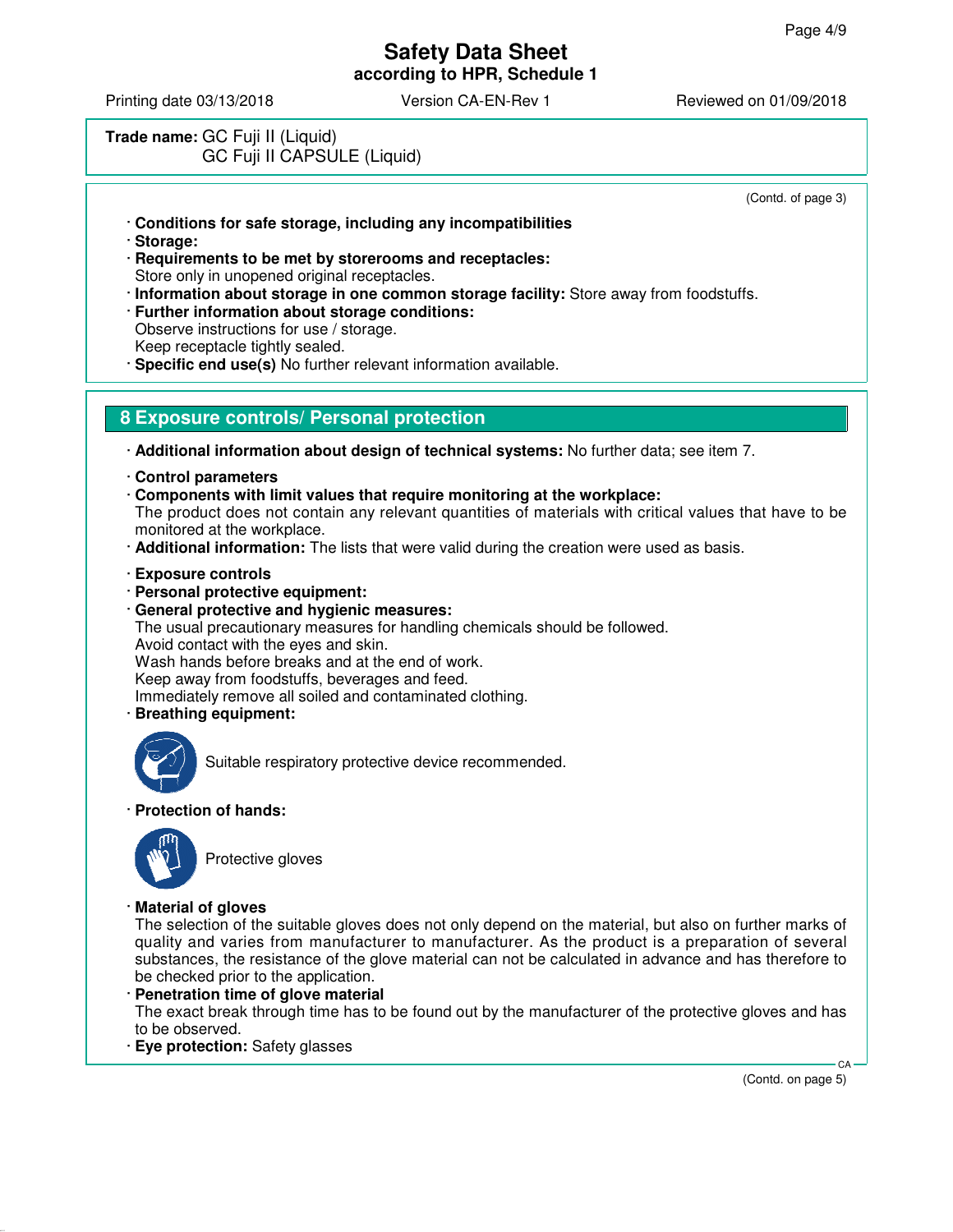Printing date 03/13/2018 Version CA-EN-Rev 1 Reviewed on 01/09/2018

**Trade name:** GC Fuji II (Liquid) GC Fuji II CAPSULE (Liquid)

(Contd. of page 4)

| 9 Physical and chemical properties                                                                |                                                                          |  |
|---------------------------------------------------------------------------------------------------|--------------------------------------------------------------------------|--|
| · Information on basic physical and chemical properties<br>· General Information                  |                                                                          |  |
| · Appearance:<br>Form:<br>Color:<br>· Odor:<br>Odor threshold:                                    | Liquid<br>Light yellow<br>Characteristic<br>Not determined.              |  |
| $\cdot$ pH-value at 20 $\degree$ C:                                                               | 1.9                                                                      |  |
| Change in condition<br><b>Melting point/Melting range:</b><br><b>Boiling point/Boiling range:</b> | Undetermined.<br>Undetermined.                                           |  |
| · Flash point:                                                                                    | Not applicable.                                                          |  |
| · Flammability (solid, gaseous):                                                                  | Not applicable.                                                          |  |
| · Ignition temperature:                                                                           | Undetermined.                                                            |  |
| · Decomposition temperature:                                                                      | Not determined.                                                          |  |
| · Auto igniting:                                                                                  | Product is not self-igniting.                                            |  |
| · Danger of explosion:                                                                            | Product does not present an explosion hazard.                            |  |
| · Explosion limits:<br>Lower:<br>Upper:                                                           | Not determined.<br>Not determined.                                       |  |
| · Vapor pressure:                                                                                 | Not determined.                                                          |  |
| · Density:<br>· Relative density<br>· Vapor density<br>· Evaporation rate                         | Not determined.<br>Not determined.<br>Not determined.<br>Not determined. |  |
| · Solubility in / Miscibility with<br>Water:                                                      | Insoluble.                                                               |  |
| · Partition coefficient (n-octanol/water): Not determined.                                        |                                                                          |  |
| · Viscosity:<br>Dynamic:<br>Kinematic:                                                            | Not determined.<br>Not determined.                                       |  |
| · Solvent content:<br>Water:                                                                      | 50.0%                                                                    |  |
| Solids content:<br>Other information                                                              | 100.0 $%$<br>No further relevant information available.                  |  |

# **10 Stability and reactivity**

· **Reactivity** No further relevant information available.

· **Chemical stability** Stable at ambient temperature.

(Contd. on page 6)

CA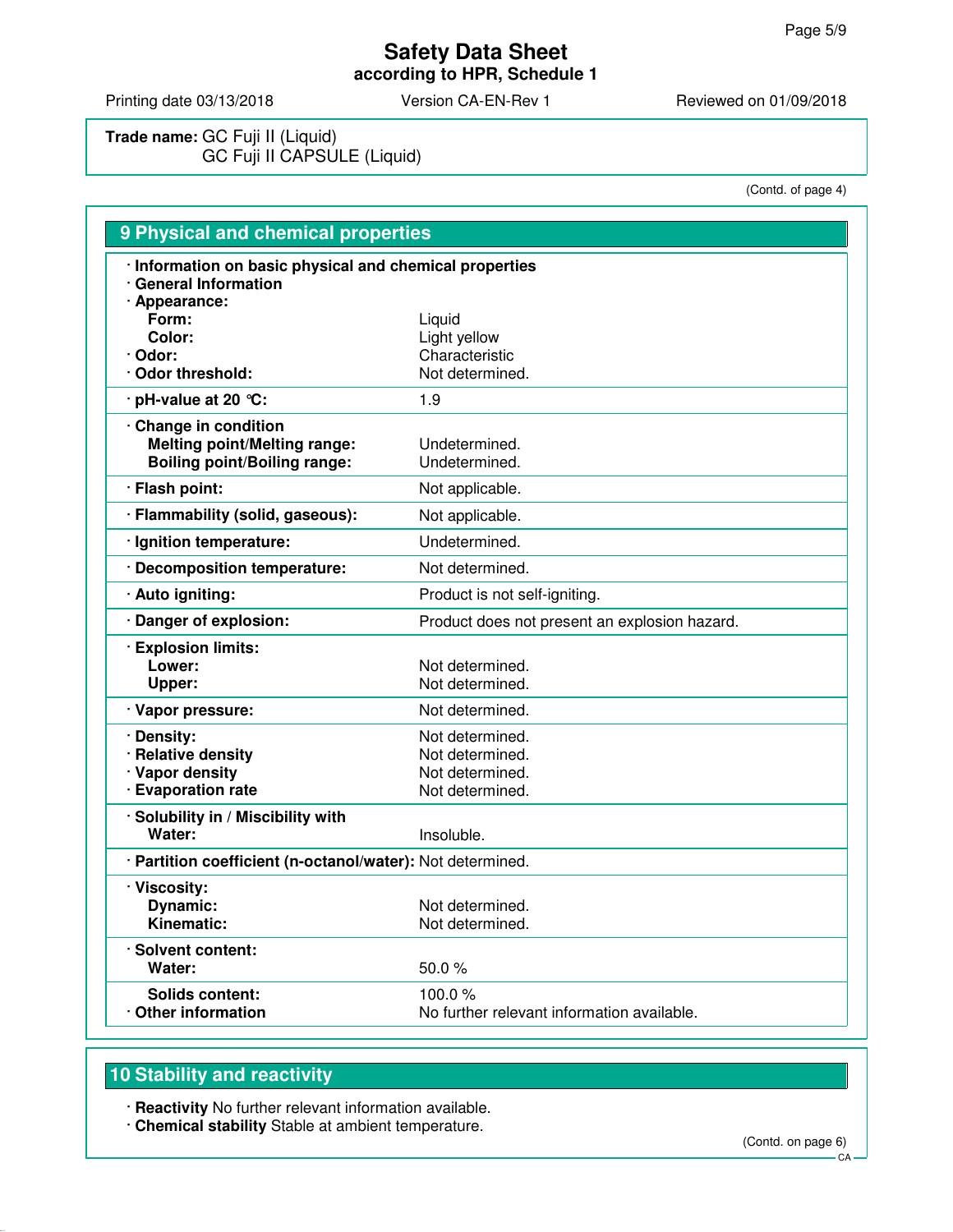Printing date 03/13/2018 Version CA-EN-Rev 1 Reviewed on 01/09/2018

| Trade name: GC Fuji II (Liquid) |  |                             |  |
|---------------------------------|--|-----------------------------|--|
|                                 |  | GC Fuji II CAPSULE (Liquid) |  |

(Contd. of page 5)

- · **Thermal decomposition / conditions to be avoided:** No decomposition if used according to specifications.
- · **Possibility of hazardous reactions** No dangerous reactions known.
- · **Conditions to avoid** No further relevant information available.
- · **Incompatible materials:** No further relevant information available.
- · **Hazardous decomposition products:** No dangerous decomposition products known.

# **11 Toxicological information**

- · **Information on toxicological effects**
	- · **Acute toxicity:**
	- · **LD/LC50 values that are relevant for classification:** No further relevant information available.
	- · **Primary irritant effect:**
	- · **on the skin:** Strong caustic effect on skin and mucous membranes.
	- · **on the eye:**

Strong caustic effect.

- Strong irritant with the danger of severe eye injury.
- · **Sensitization:** No sensitizing effects known.

### · **Additional toxicological information:**

The product shows the following dangers according to internally approved calculation methods for preparations:

- **Corrosive**
- · **Carcinogenic categories**
- · **IARC (International Agency for Research on Cancer)**

poly(acrylic acid) 3

## · **NTP (National Toxicology Program)**

None of the ingredients is listed.

- · **Carcinogenic categories' legend:**
- IARC Group 1: The agent is carcinogenic to humans.
- IARC Group 2A: The agent is probably carcinogenic to humans.
- IARC Group 2B: The agent is possibly carcinogenic to humans.
- IARC Group 3: The agent is not classifiable as to its carcinogenicity to humans.
- IARC Group 4: The agent is probably not carcinogenic to humans.
- NTP K: Known to be human carcinogen.
- NTP R: Reasonably anticipated to be human carcinogen.
- · **Repeated dose toxicity.** No further relevant information available.
- · **CMR effects (carcinogenity, mutagenicity and toxicity for reproduction)**
- No further relevant information available.
- No further relevant information available.

# **12 Ecological information**

- · **Toxicity**
- · **Aquatic toxicity:** No further relevant information available.
- · **Persistence and degradability** No further relevant information available.
- · **Behavior in environmental systems:**
- · **Bioaccumulative potential** No further relevant information available.
- · **Mobility in soil** No further relevant information available.

(Contd. on page 7)

 $C.A$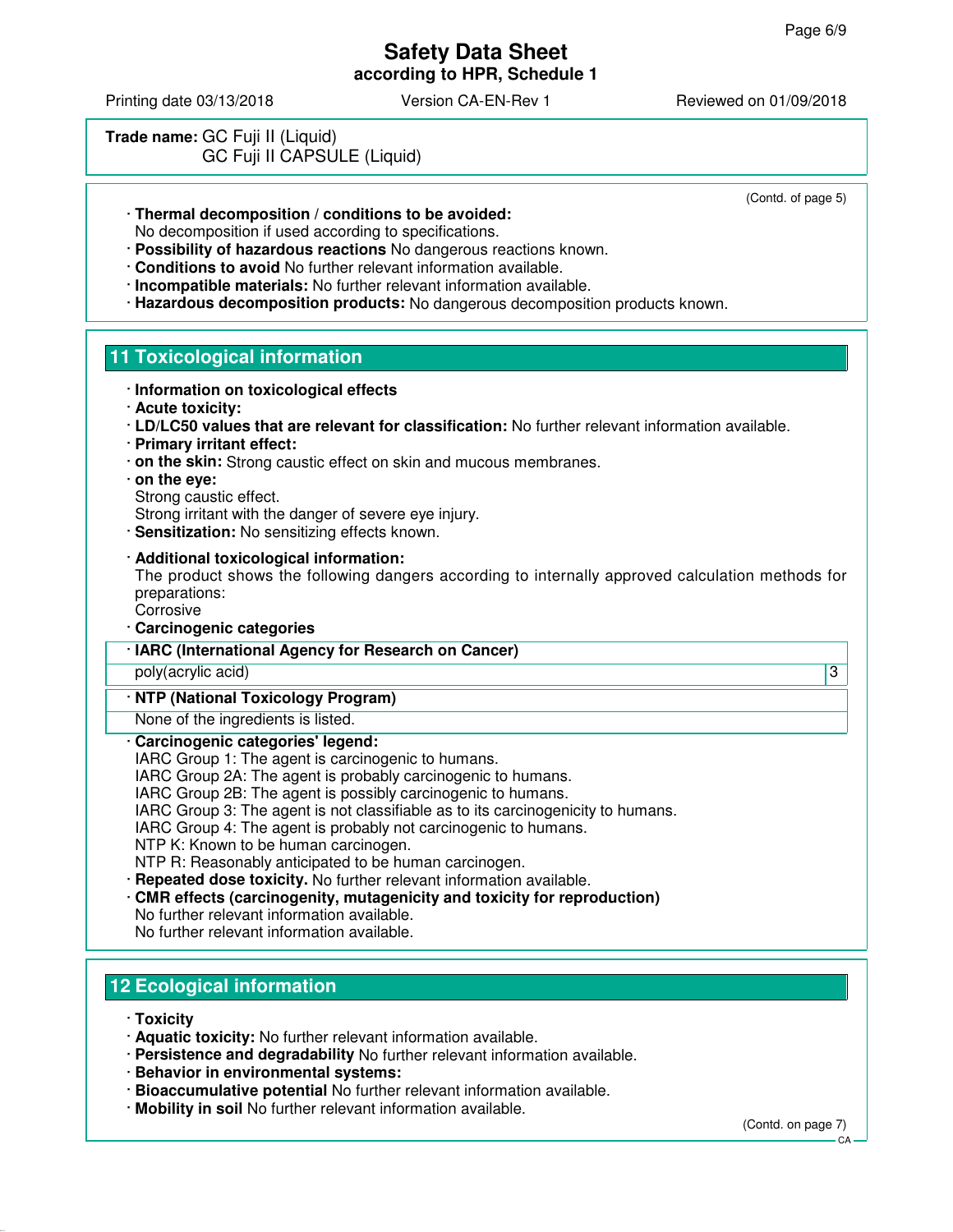Printing date 03/13/2018 **Version CA-EN-Rev 1** Reviewed on 01/09/2018

## **Trade name:** GC Fuji II (Liquid) GC Fuji II CAPSULE (Liquid)

(Contd. of page 6)

#### · **Additional ecological information:**

#### · **General notes:**

Water hazard class 1 (Self-assessment): slightly hazardous for water

Do not allow undiluted product or large quantities of it to reach ground water, water course or sewage system.

Must not reach bodies of water or drainage ditch undiluted or unneutralized.

Rinse off of bigger amounts into drains or the aquatic environment may lead to decreased pH-values. A low pH-value harms aquatic organisms. In the dilution of the use-level the pH-value is considerably increased, so that after the use of the product the aqueous waste, emptied into drains, is only low water-dangerous.

#### · **Results of PBT and vPvB assessment**

· **PBT:** Not applicable.

· **vPvB:** Not applicable.

· **Other adverse effects** No further relevant information available.

#### **13 Disposal considerations**

#### · **Waste treatment methods**

· **Recommendation:**

Dispose of contents / container in accordance with local / regional / national / international regulations.

- · **Uncleaned packagings:**
- · **Recommendation:** Disposal must be made according to official regulations.

| <b>14 Transport information</b>                                                     |                 |
|-------------------------------------------------------------------------------------|-----------------|
| · UN-Number<br>· DOT, TDG, ADN, IMDG, IATA                                          | Void            |
| · UN proper shipping name<br>· DOT, TDG, ADN, IMDG, IATA                            | Void            |
| · Transport hazard class(es)                                                        |                 |
| · DOT, TDG, ADN, IMDG, IATA<br>· Class                                              | Void            |
| · Packing group<br>· DOT, TDG, IMDG, IATA                                           | Void            |
| · Environmental hazards:<br>· Marine pollutant:                                     | No.             |
| · Special precautions for user                                                      | Not applicable. |
| · Transport in bulk according to Annex II of<br><b>MARPOL73/78 and the IBC Code</b> | Not applicable. |
| · UN "Model Regulation":                                                            | Void            |

(Contd. on page 8)

CA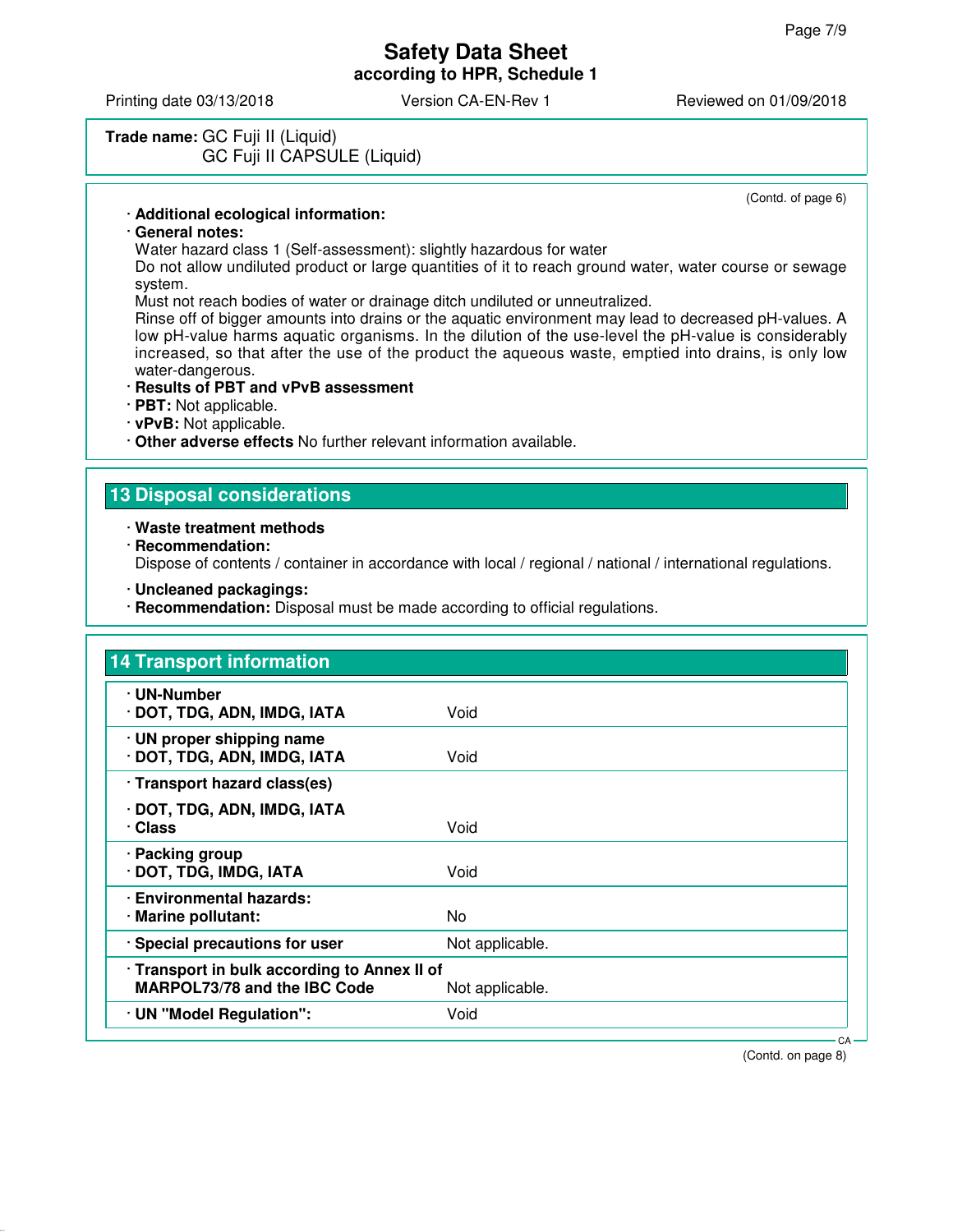Printing date 03/13/2018 Version CA-EN-Rev 1 Reviewed on 01/09/2018

**Trade name:** GC Fuji II (Liquid) GC Fuji II CAPSULE (Liquid)

(Contd. of page 7)

## **15 Regulatory information**

· **Safety, health and environmental regulations/legislation specific for the substance or mixture** · **SARA (Superfund Amendments and Reauthorization Act)**

· **Section 355 (extremely hazardous substances):**

None of the ingredients is listed.

· **Section 313 (Specific toxic chemical listings):**

None of the ingredients is listed.

· **TSCA (Toxic Substances Control Act):**

All ingredients are listed.

#### · **Canadian substance listings:**

· **Canadian Domestic Substances List (DSL)**

All ingredients are listed.

· **Canadian Ingredient Disclosure list (limit 0.1%)**

None of the ingredients is listed.

· **Canadian Ingredient Disclosure list (limit 1%)**

None of the ingredients is listed.

#### · **GHS label elements**

The product is classified and labeled according to the Globally Harmonized System (GHS).

· **Hazard pictograms**



· **Signal word** Danger

- · **Hazard-determining components of labeling:** polybasic carboxylic acid\*\*
- · **Hazard statements**

Causes severe skin burns and eye damage.

· **Precautionary statements**

Do not breathe dust/fume/gas/mist/vapours/spray.

Wear protective gloves/protective clothing/eye protection/face protection.

IF ON SKIN (or hair): Take off immediately all contaminated clothing. Rinse skin with water [or shower]. IF IN EYES: Rinse cautiously with water for several minutes. Remove contact lenses, if present and easy to do. Continue rinsing.

Immediately call a poison center/doctor.

Specific treatment (see on this label).

Store locked up.

Dispose of contents/container in accordance with local/regional/national/international regulations.

· **Chemical safety assessment:** A Chemical Safety Assessment has not been carried out.

## **16 Other information**

· **Department issuing SDS:** Regulatory Affairs

CA